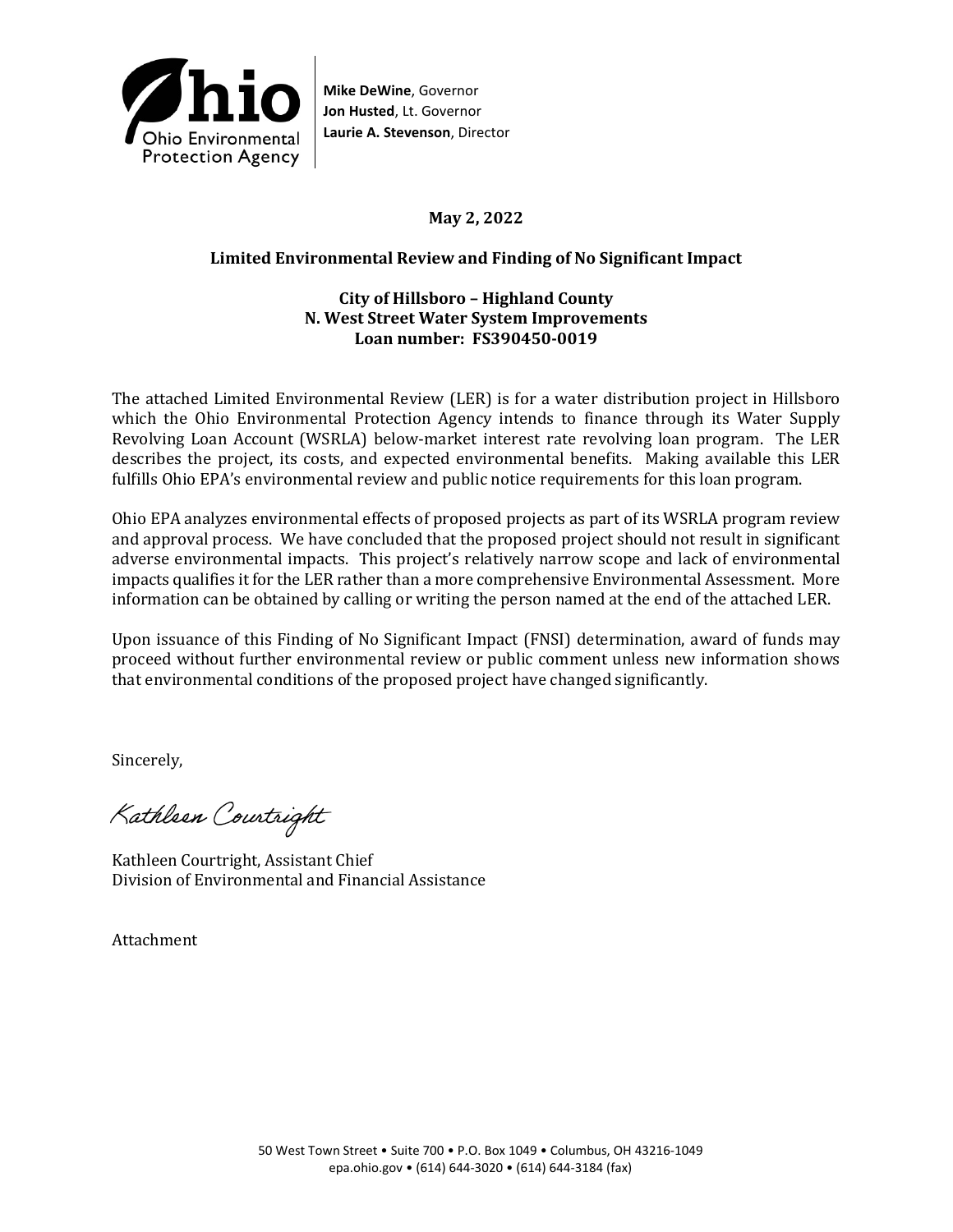### **LIMITED ENVIRONMENTAL REVIEW**

### **Project Identification**

Project: N. West Street Water System Improvements

Applicant: City of Hillsboro 130 N. High Street Hillsboro, Ohio 45133

Loan Number: FS390450-0019



**Figure 1. Highland County**

## **Project Summary**

The City of Hillsboro, in Highland County (Figure 1), has requested \$2,544,366 from the Ohio Water Supply Revolving Loan Account (WSRLA) to fund the N. West Street Water System Improvements project. This project will involve replacement of water mains and service lines along N. West Street.

## **History & Existing Conditions**

Hillsboro owns and operates their own water treatment, storage, and distribution system and provides roughly 800,000 gallons of water per day to approximately 3,350 users within the city. Hillsboro's water comes entirely from surface water sources, including Clear Creek, the Selph Reservoir, and the Liberty Park Reservoir. Hillsboro's distribution system consists of nearly 255,000 feet of 4-inch through 16-inch water mains that date back as far as the 1920s. Currently, Hillsboro is experiencing water loss due to deterioration and failing of mains, particularly in the older sections of their system.

This project specifically deals with the deteriorated and chronically failing 4-inch and 6-inch water mains and service lines along N. West Street, which were installed over 100 years ago. These mains are joined with lead joints and valves, and the service lines connected to these mains are potentially made of lead. Breaks in these mains costs time and money to conduct repairs and are a health risk and nuisance. Furthermore, these lead components pose potential health risks to residents.

To replace all failing mains in the city at once would be too costly. Hillsboro intends to conduct water main replacements in phases starting with older portions of the system, such as along N. West Street (Figure 2).

## **Project Description**

This project involves replacement of deteriorated and failing water mains along N. West Street with approximately 5,350 feet of 8-inch polyvinyl chloride (PVC) water main, along with valves, joints, hydrants, and associated appurtenances. Service lines will be replaced with new copper lines and transferred to the new PVC water mains.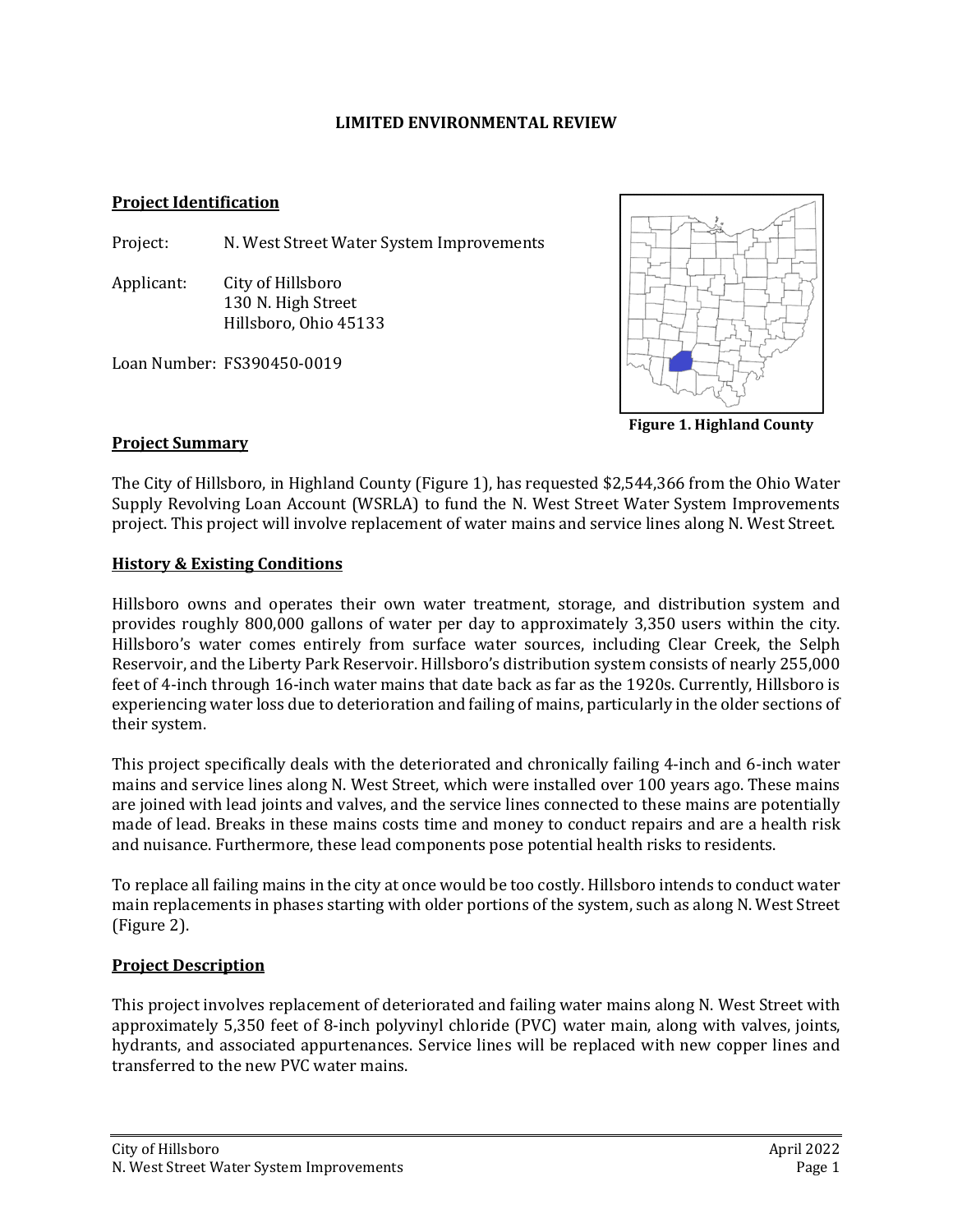

**Figure 2. Project site, N. West Street**

## **Implementation**

Hillsboro proposes to borrow \$2,544,366 from the Ohio WSRLA at the small community rate of 0.78 percent (interest rates are set monthly and may change for the requested June award date) to cover the cost of this construction project. This will also cover \$86,600 in previous engineering services and \$158,700 from the associated design loan. Additionally, Hillsboro is eligible to receive the portion of their loan associated with lead service line replacements, estimated to be \$200,000, as principal forgiveness; principal forgiveness is a loan that does not need repaid. Borrowing WSRLA funds at this rate and receiving the estimated amount in principal forgiveness could save Hillsboro approximately \$1,036,500 over a 30-year loan period compared to the current market rate of 2.58 percent.

The debt associated with this construction project will be recovered from user charges. Hillsboro last increased their base water rate in 2019. Currently in committee and before city council are the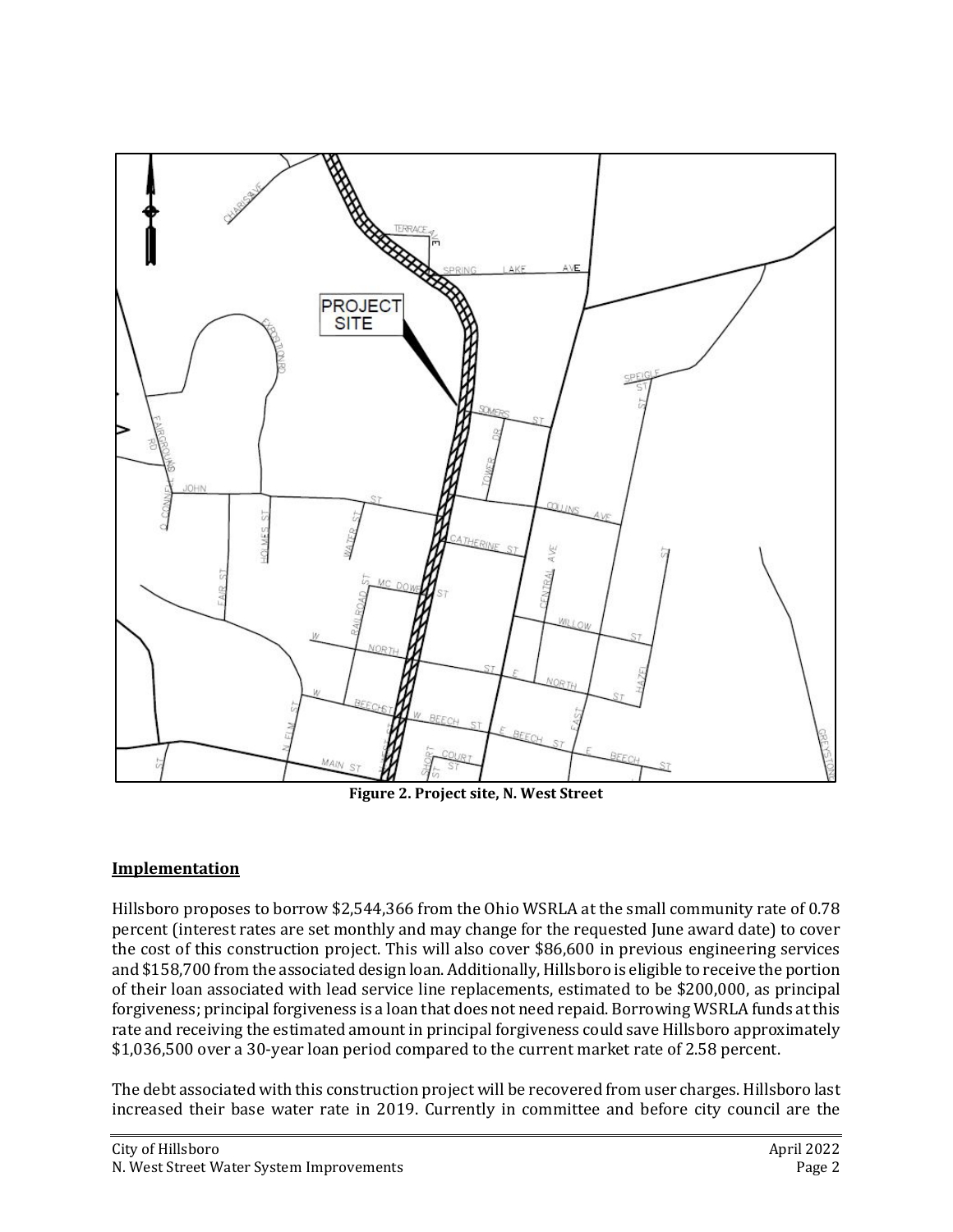following rate increases: 3 percent in 2022 and 2023, 2 percent in 2024 and 2025, and 1.5 percent in 2026. Upon completion of this project, the average annual water bill for residents served by Hillsboro will be \$552. This is 1.7 percent of the of the median household income for Hillsboro (MHI; \$32,095) and compares favorably to the Ohio average bill of \$697.

Construction is expected to begin following loan award and be completed in March of 2023.

# **Public Participation**

Hillsboro has discussed water system issues at city council meetings and in the local newspaper over the past several years to keep residents informed of the need to continue replacing antiquated system components to provide safe and reliable water service into the future. Hillsboro has implemented a rate increase to help pay for necessary water system improvements. Hillsboro intends to send a letter to affected residents that explains the project and advertises a public meeting that will be held in May to further discuss this project and answer questions.

Residents will be required to sign a waiver to allow Hillsboro and the city's representatives on their property to conduct service line replacements. The contractor will be required to notify residents of interruptions to water service at least 24 hours prior to a shut down.

Ohio EPA is unaware of controversy about or opposition to this project. Ohio EPA will make a copy of this document available to the public on the following webpage and will provide it upon request: [https://epa.ohio.gov/wps/portal/gov/epa/divisions-and-offices/environmental-financial](https://epa.ohio.gov/wps/portal/gov/epa/divisions-and-offices/environmental-financial-assistance/announcements)[assistance/announcements.](https://epa.ohio.gov/wps/portal/gov/epa/divisions-and-offices/environmental-financial-assistance/announcements)

# **Conclusion**

The proposed project meets the project type criteria for a Limited Environmental Review (LER); namely, it is an action within an existing water distribution system, which involves the replacement of and improvements to existing water mains and service lines. Furthermore, the project meets the other qualifying criteria for an LER; specifically, the proposed project:

**Will have no significant environmental effect, will have no effect on high-value environmental resources, and will require no specific impact mitigation**. Water main replacements will take place within paved roads and road rights-of-way, and service line replacements will take place within sidewalks, lawn strips, and front lawns. All areas of construction have previously undergone ground disturbances and lack suitable habitat for state and federally listed endangered and threatened species. Construction will not take place within or otherwise impact designated floodplain zones and aquatic habitat. All disturbed areas will be returned to preconstruction conditions. The contractor will be responsible for implementing standard construction best management practices to control noise, dust, and erosion, and to maintain traffic during construction.

The southern end of the proposed water main replacements, at the intersection of N. West Street and N. Main Street, will extend into the Hillsboro Historic Business District. Construction will be restricted to within the paved road and will not impact any of the surrounding buildings. The Ohio State Historic Preservation Office concurred with Ohio EPA's determination that the proposed construction is unlikely to impact important historical and archaeological resources.

**Is cost effective**. Due to the deteriorated condition and history of breaks of the water mains along N. West Street, a "do nothing" alternative is not viable. Replacement of the existing water mains, as